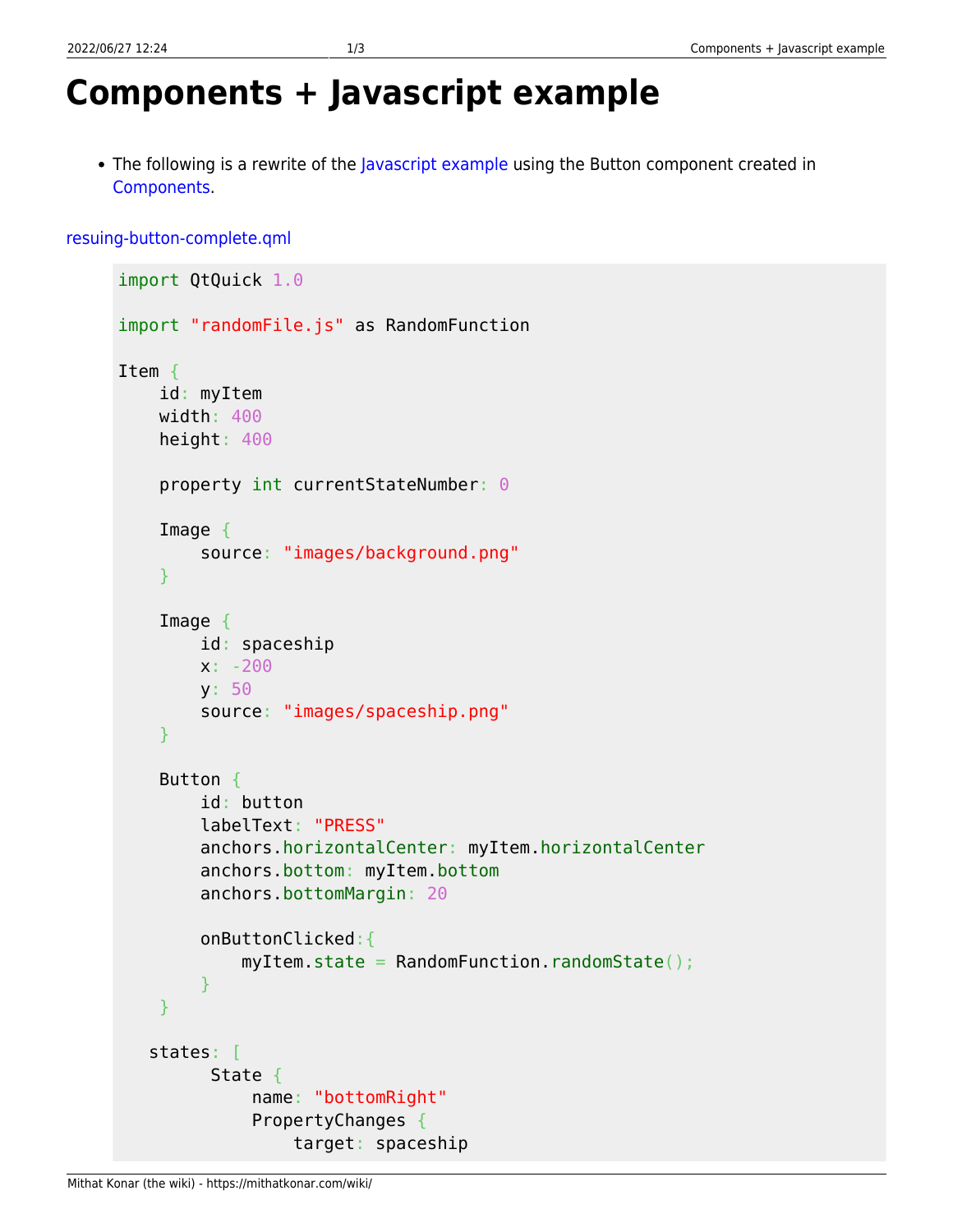Last update: 2013/07/06 qt-quick-for-designers-1:components\_javascript\_example https://mithatkonar.com/wiki/doku.php/qt-quick-for-designers-1/components\_javascript\_example 22:54

```
 x: 250
                    y: 200
 }
           },
           State {
                name: "bottomLeft"
                PropertyChanges {
                    target: spaceship
                    x: 100
                    y: 200
 }
           },
           State {
                name: "topLeft"
                PropertyChanges {
                    target: spaceship
                    x: 10
                    y: 50
 }
           },
           State {
                name: "topRight"
                PropertyChanges {
                    target: spaceship
                    x: 100
                    y: 50
 }
           }
 ]
     transitions: [
           Transition {
                NumberAnimation {
                    properties: "x,y"
                    duration: 500
                    easing.type: Easing.OutExpo
 }
           },
           Transition {
                from: ""
                to: "topLeft"
                SequentialAnimation{
                   PauseAnimation {
                         duration: 1000
and the state of the state of the state of the state of the state of the state of the state of the state of the
```